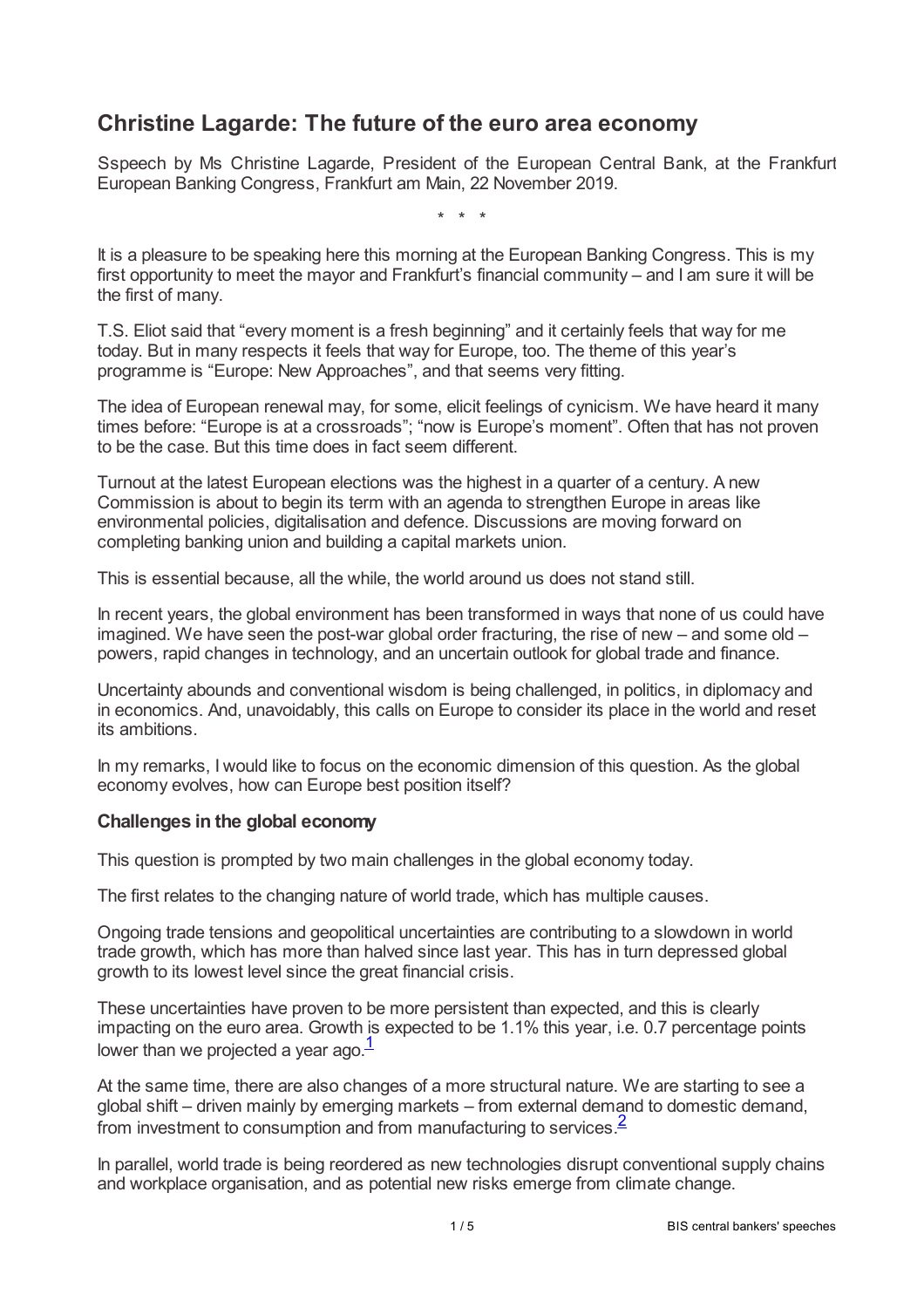All this obviously has implications for our external sector, not least because the euro area's exports are intense in capital and intermediate goods.

It suggests that Europe needs to innovate and invest to respond to these challenges and preserve its competitiveness in the longer run. But it also suggests that the high rates of trade growth that we are used to seeing are no longer an absolute certainty.

The second challenge relates to domestic growth in advanced economies.

Advanced economies are in the midst of a long-term deceleration in growth rates, which have roughly halved since the late 1980s. This is reflected in the long-term decline of global interest rates. As growth rates are a fundamental driver of interest rates, even countries that have tried to raise interest rates have gradually lowered them again.

Supply-side factors, such as productivity and demographics, are clearly one driver behind this. Labour productivity growth has fallen by almost two-thirds in advanced economies since the early 1990s. In 2015, there were four working-age people for every person over the age of 65 in advanced economies. By 2050, that ratio will be less than two to one.

But there is evidence that demand-side factors are playing a role as well.

In the euro area, domestic demand has contributed to the recovery, helping to create 11.4 million new jobs since mid-2013. But over the past ten years, domestic demand growth has been almost 2 percentage points lower on average than it was in the decade before the crisis, and it has been slower than that of our main trading partners.<sup>[3](#page-4-2)</sup>

<span id="page-1-0"></span>This is reflected in the shift in our current account position, which has moved from being broadly balanced before the crisis to showing a surplus since, as well as in the relatively subdued performance of underlying inflation.

So, these twin external and domestic challenges call on us to consider – as Europeans – how we should respond to the new environment.

The answer lies in converting the world's second largest economy into one that is open to the world but confident in itself – an economy that makes full use of Europe's potential to unleash higher rates of domestic demand and long-term growth.

There are two reasons why this would be beneficial: *resilience* and *rebalancing*.

### **Resilience and rebalancing**

*Resilience* rests on two pillars. It relies on having firms that are competitive globally and can export to the world when domestic growth falls; and it relies on having a strong internal economy which can sustain demand when the global economy weakens.

Open trade is therefore a platform for resilience, as we saw clearly during the sovereign debt crisis. From 2010 to 2013, the share of extra-euro area goods exports in GDP increased by about 20%, while the share of intra-euro area exports grew by just 5%.

The global competitiveness of many euro area firms was a vital shock absorber in that period, and the benefits were spread across the monetary union via value chain linkages. Without a strong export sector, our crisis would plainly have been worse.

At the same time, it is also clear that stronger domestic demand puts economies in better position to withstand swings in the global business cycle and disruptions in world trade – like those we are seeing at the moment – and to keep their growth trajectories on course.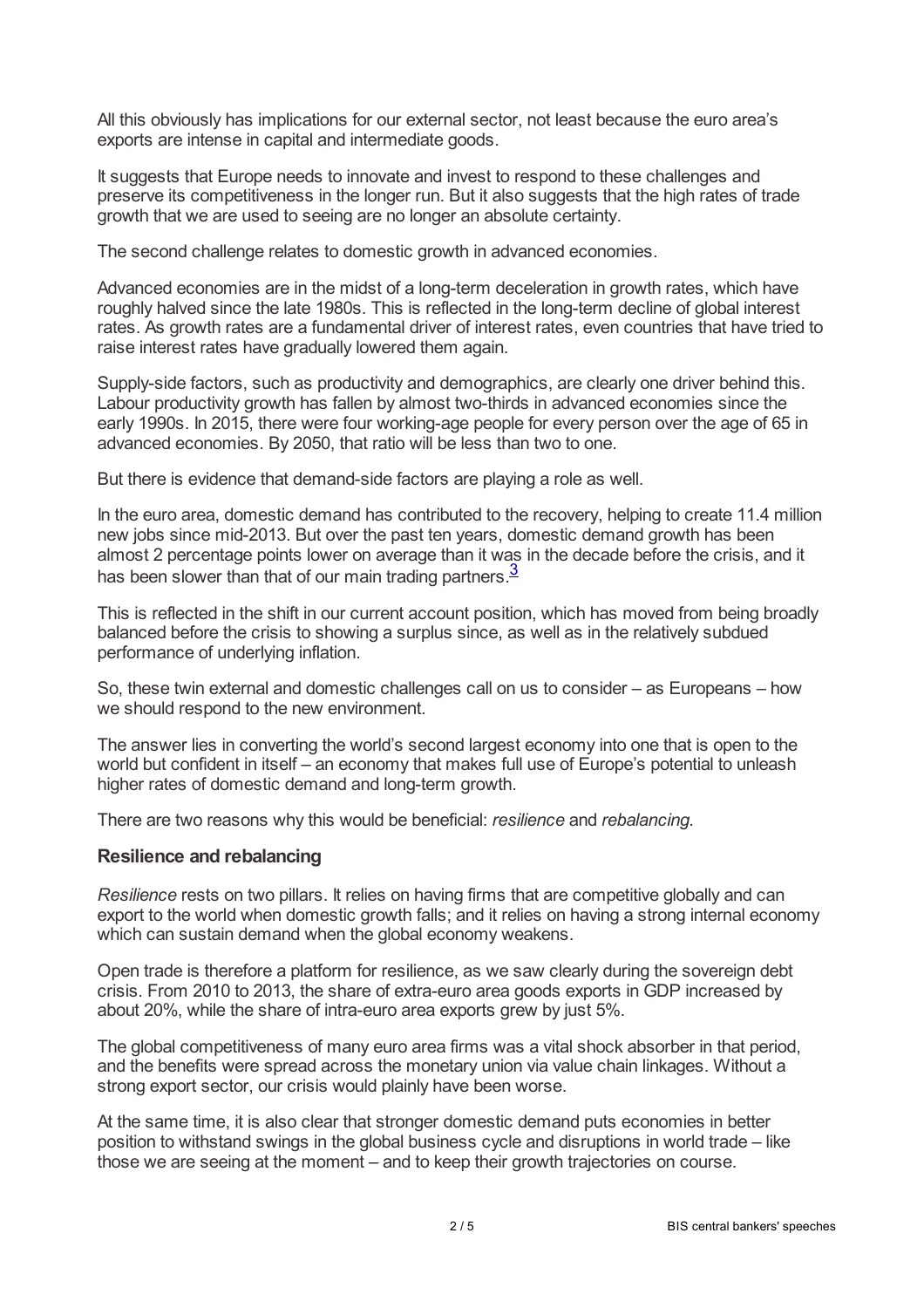One sign of this can be found by looking at the correlation between global growth and domestic growth over the past 40 years for countries with different trade exposures, as captured by their current account positions.

It turns out that the group of surplus countries tends to grow faster than the world economy during periods of global upswings, but also to contract more sharply during periods of global downturns. For the group of deficit countries, the opposite is the case.  $\frac{4}{3}$  $\frac{4}{3}$  $\frac{4}{3}$ 

<span id="page-2-0"></span>And when global growth falls, stronger internal demand can help protect jobs, too. This is because domestic demand is linked more to services – which are more labour-intensive – while external demand is linked more to manufacturing, which is less labour-intensive.<sup>[5](#page-4-4)</sup>

<span id="page-2-2"></span><span id="page-2-1"></span>We are seeing that shield in action in the euro area today: the resilience of services is the key reason why employment has not yet been affected by the global manufacturing slowdown. $6$ 

But there is also a second benefit to strengthening the domestic economy, which is that it facilitates *rebalancing*. More dynamic internal growth offers a way to improve the functioning of the euro area and to accelerate crisis recovery.

Since countries in a monetary union do not have their own exchange rates, they have to adjust to crises through prices. This is easier to achieve when growth is strong at the euro area level and inflation is in line with the ECB's objective. Adjusting countries can quickly improve their relative prices and export more to other members of the union.

But if internal demand is too weak and inflation too low, such rebalancing across countries obviously becomes harder. And to some extent, this is what we saw in the euro area after the crisis. As demand was stronger in our trading partners, vulnerable countries had to reverse their imbalances mainly by increasing net exports outside the euro area.

Importantly, strengthening internal growth is fully consistent with all countries maintaining their competitiveness. If countries boost growth by investing in productive areas of the economy, it not only lifts demand in the short run. It also provides the ingredients for maintaining competitiveness in the face of long-run global challenges.

So the question is, what can public policies do to further develop our domestic demand and growth potential, while also encouraging dynamic and globally competitive firms?

### **Policies to boost internal growth**

In my view, since our challenges are common ones, we must meet them with a common response. This involves moving towards a new European policy mix, which has a number of key elements.

The first is monetary policy, which I start with because it is my area of responsibility and which will undergo a strategic review due to begin in the near future.

The ECB's accommodative policy stance has been a key driver of domestic demand during the recovery, and that stance remains in place. As laid out in the ECB's forward guidance, monetary policy will continue to support the economy and respond to future risks in line with our price stability mandate. And we will continuously monitor the side effects of our policies.

But it is clear that monetary policy could achieve its goal faster and with fewer side effects if other policies were supporting growth alongside it.

One key element here is euro area fiscal policy, which is not just about the aggregate stance of public spending, but also its composition. Investment is a particularly important part of the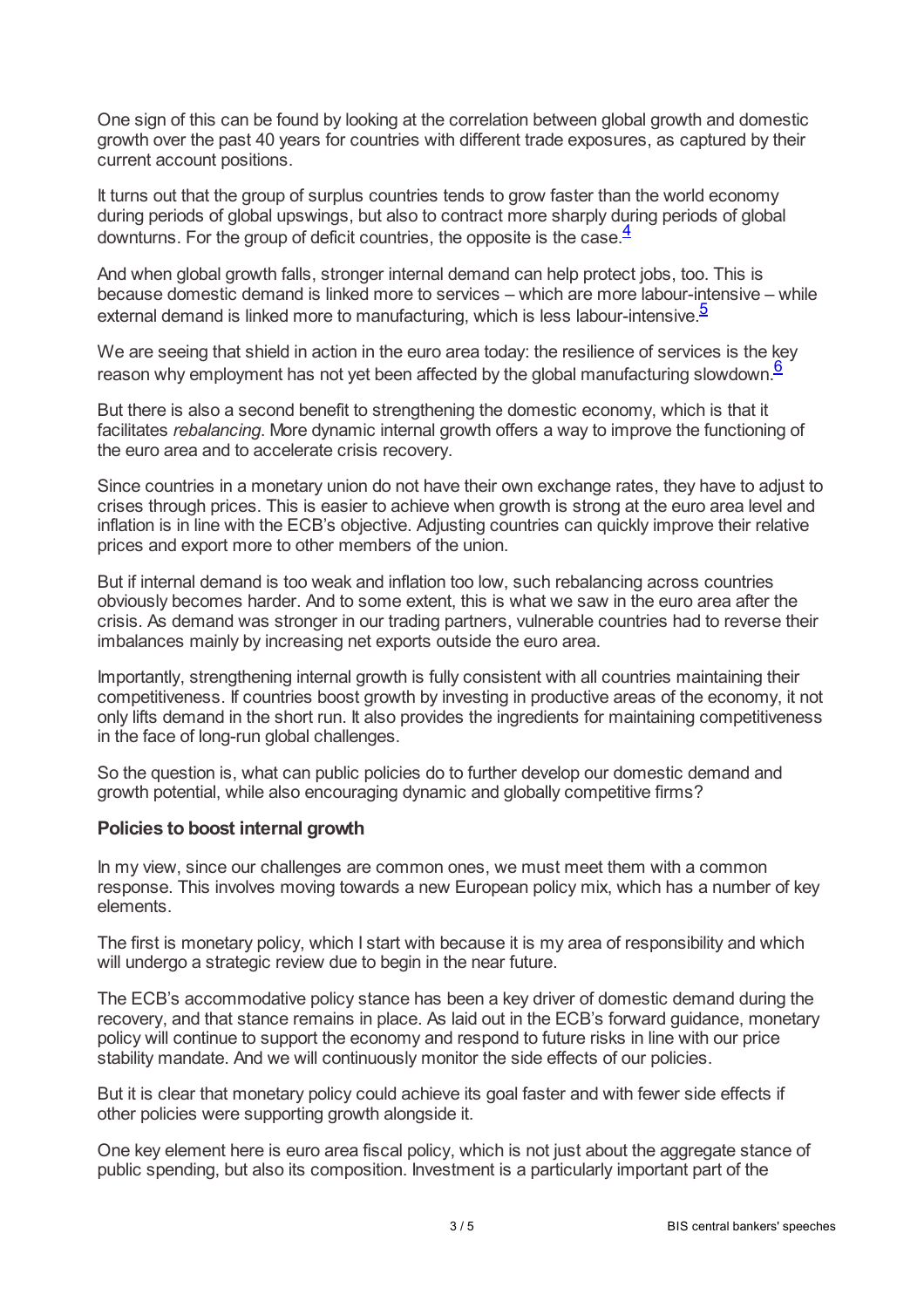response to today's challenges, because it is both today's demand and tomorrow's supply.

While investment needs are of course country-specific, there is today a cross-cutting case for investment in a common future that is more productive, more digital and greener.

<span id="page-3-0"></span>Public investment in the euro area remains some way below its pre-crisis levels. The share of productive expenditure in total primary expenditure – which in addition to infrastructure includes R&D and education – has also dropped in nearly all euro area economies since the crisis.  $\frac{7}{5}$  $\frac{7}{5}$  $\frac{7}{5}$  And new investment needs are emerging.

Both national policies and European programmes like InvestEU have a role to play. And the Budgetary Instrument for Convergence and Competitiveness is also a good start. This tool acknowledges that, even when governments need to consolidate their finances, we have a common interest in maintaining sufficient levels of public investment.

But a stronger domestic economy also rests on higher business investment, and for that raising productivity is equally important. Firms need to be confident in future growth if they are to commit long-range capital.

Though all advanced economies are facing a growth challenge, the euro area has been slower to embrace innovation and capitalise on the digital age than others such as the United States. This is also reflected in differences in total factor productivity growth, which has risen by only half as much in the euro area as it has in the United States since 2000.

To help us close this gap, we have a very potent tool at our disposal: empowering our internal market. The private sector calls it: scale.

Completing the digital single market, the capital markets union and the single market in services can provide the impetus Europe needs to launch new and innovative firms and to spread new technologies faster around the union. These are the building blocks of the European economy of the future.

<span id="page-3-1"></span>And the projected gains are significant: new studies find that the full implementation of the Services Directive would lead to gains in the order of €3[8](#page-4-7)0 billion<sup>8</sup>, while completing the digital single market would yield *annual* benefits of more than €170 billion. [9](#page-4-8)

<span id="page-3-2"></span>This growth dividend would in turn help close the circle with public investment by ensuring that public debt is sustainable.

Finally, empowering our internal market also means completing our Economic and Monetary Union. The design of EMU – and in particular the balance between risk reduction and risk sharing – is closely linked to the propensity to save and spend in Europe.

On the one hand, a monetary union focused too much on risk sharing is likely to produce moral hazard and too little saving, which harms the union as a whole. But on the other hand, prioritising risk reduction alone is likely to lead to the opposite problem: excess saving and fragile growth as countries are forced to self-insure by running persistent surpluses.

The solution to the famous "paradox of thrift" is institutions. Good institutions exist to ensure that people are not forced into actions that are rational at the individual level but self-defeating collectively.

So, completing EMU is about finding the right trade-off: enough protection against moral hazard to discourage under-saving, but enough mutual insurance to prevent over-saving. In this way, we could tap into new sources of growth that would otherwise be suppressed. And, in the spirit of this conference, that would truly represent a "new approach" for Europe.